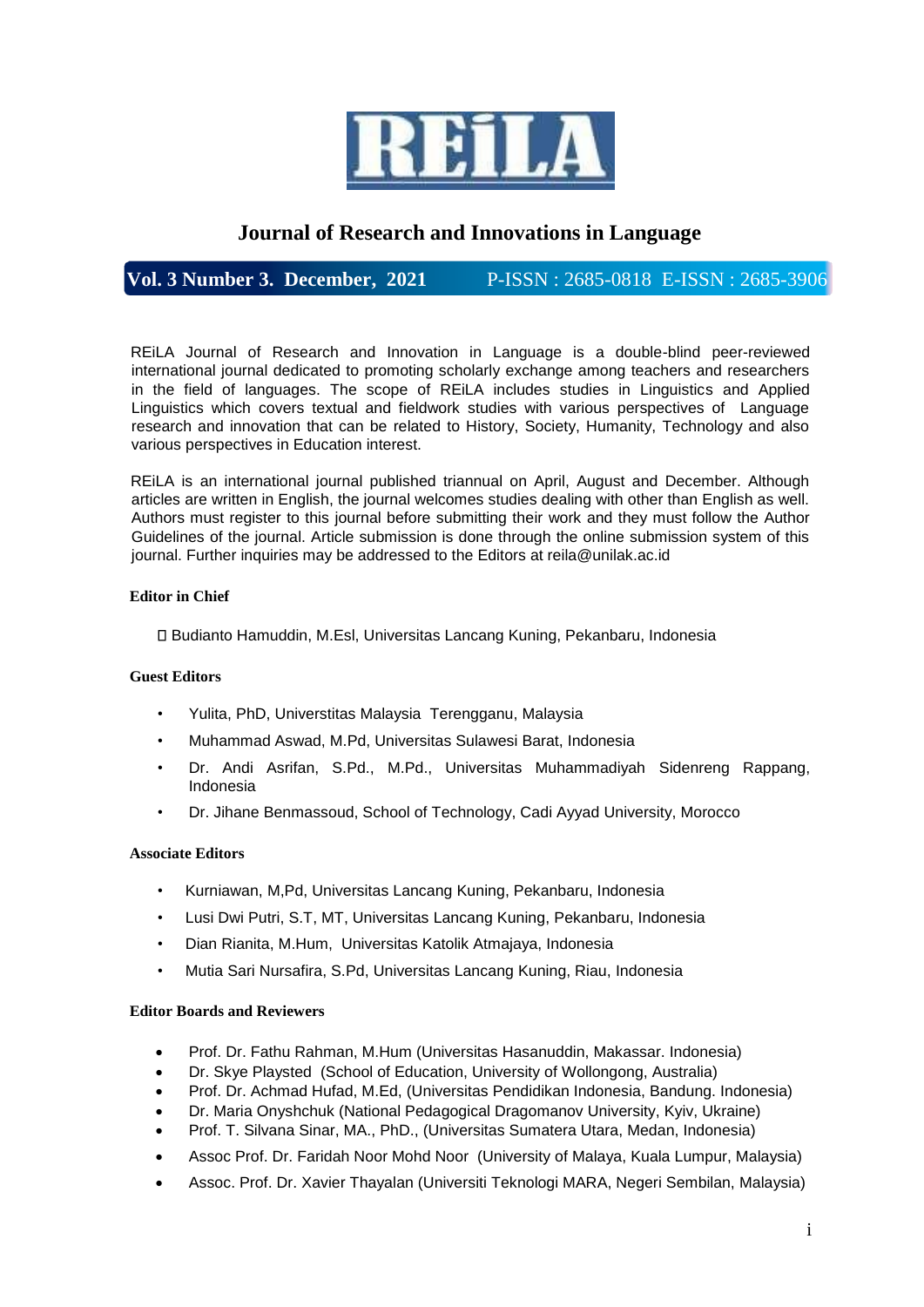- Philip Limerick, Ph.D (Eastern Kentucky University, USA)
- Assoc. Prof. Pham Vu Phi Ho, PhD (Văn Lang University, Vietnam)
- Dr. Wagdi Rashad Ali Bin-Hady, (Hadhramout University, Yemen)
- Tannistha Dasgupta, PhD (Vellore Institute of Technology, India)
- Dr. Yohanis Carrera ( College of Education, University of South Florida, USA)
- Dr. Daljeet Singh Sedhu (Universiti Teknologi MARA, Perak, Malaysia)
- Dr. Amoussou Franck (University of Abomey-Calavi- Benin, Nigeria)
- Dr. Ujjal Jeet (Guru Nanak Dev University Amritsar, India)
- Karwan Mustafa Saeed, Ph.D (Koya University, Iraq)
- Dr. Yousreya Alhamshary (Damanhour University, Egypt)
- Fahmi Gunawan, S.S., M.Hum (IAIN Kendari. Indonesia)
- Dr. Mir Abdullah Miri (Indiana University of Pennsylvania, USA)
- David D. Perrodin, MAT, PhD (Cand) (Mahidol University, Thailand)
- Dr. Susy Deliani, M Hum (Universitas Islam Al- Wasliyah, Medan, Indonesia)
- Dr. Radhiah Ismail (Universiti Malaysia Terengganu, Malaysia)
- Dr.phil. Kamal Yusuf, SS, M.Hum (UIN Sunan Ampel Surabaya, Indonesia)
- Dr. Herlinawati, M.Ed (Universitas Lancang Kuning. Pekanbaru, Indonesia)
- Hazel Angelyn E. Tesoro, PhD (Cand) (CGSTER, Philippine Normal University Manila, Philippines)
- Dr. Gusnawaty, M Hum (Universitas Hasanuddin, Makassar, Indonesia)
- Dr. Risnawaty, M Hum (Universitas Islam Al- Wasliyah, Medan, Indonesia)

#### **Publisher Address:**

Editorial Address : Gedung Lembaga Penelitian dan Pengabdian Kepada Masyarakat (LPPM), Universitas Lancang Kuning. Jl. Yos Sudarso KM.8, Umban Sari, Rumbai, Kota Pekanbaru, Riau 28266

Office : (0761) 53581 | Phone: 085271220118 Email : reila@unilak.ac.id OJS Website : https://journal.unilak.ac.id/index.php/REILA

*The Editors of REiLA journal make every effort to ensure the suitability of all article information contained in its publications. However, the Editors and the publisher of the journal make no representations or warranties whatsoever as to the accuracy and completeness for any purpose of the articles and disclaim all such representations and warranties whether express or implied to the maximum extent permitted by law. Every article published by REILA journal gives the views of the author(s) and are not necessarily the views of the Editors and Reviewers of REiLA journal.*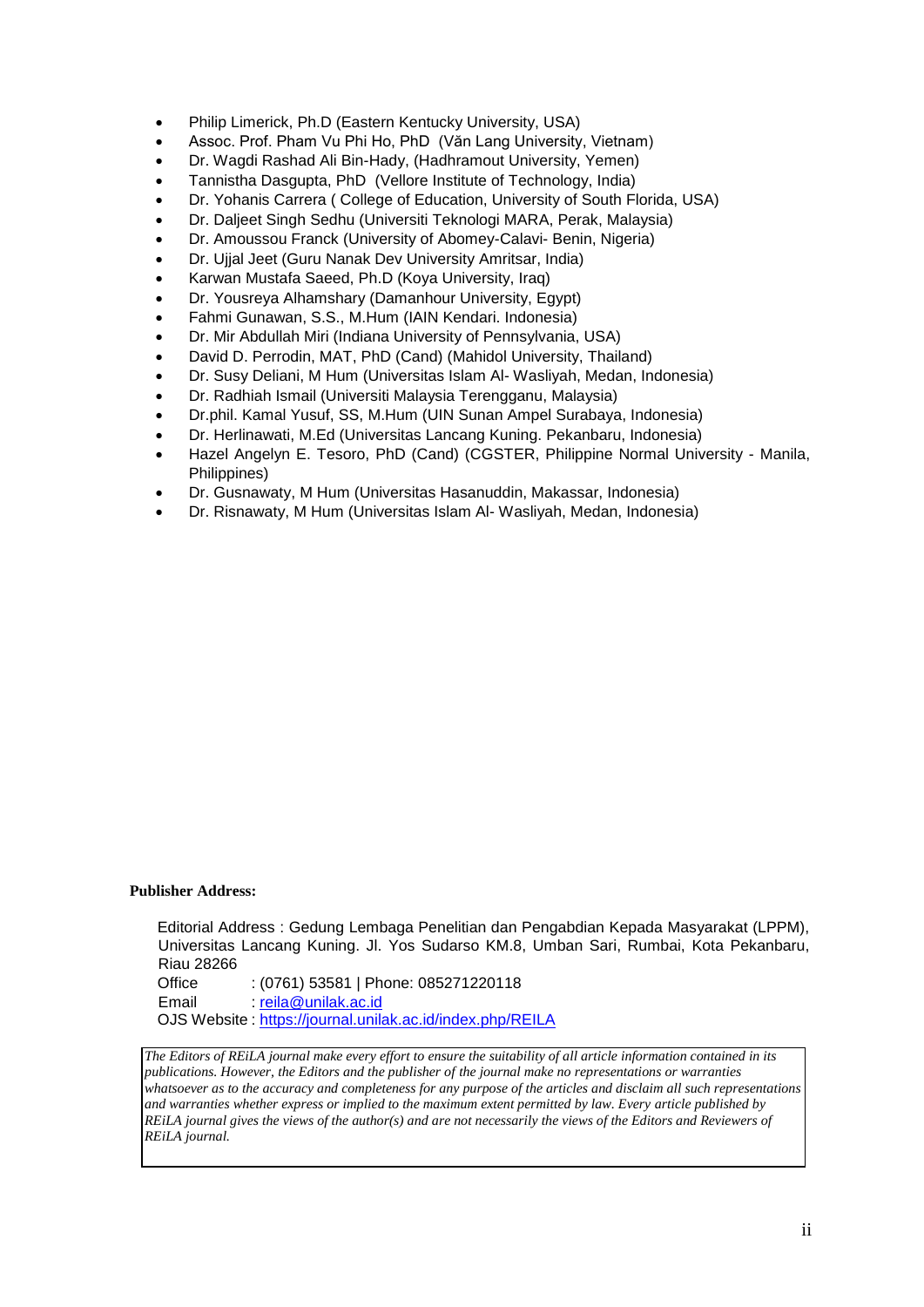

# **Content Page**

| <b>Editorial Page</b><br><b>Content Page</b><br>Foreword From LPPM Director                           |                                                                                                                                                                                         | Ť<br>iΪİ<br>iv |    |                                                                                                             |               |
|-------------------------------------------------------------------------------------------------------|-----------------------------------------------------------------------------------------------------------------------------------------------------------------------------------------|----------------|----|-------------------------------------------------------------------------------------------------------------|---------------|
|                                                                                                       |                                                                                                                                                                                         |                | 1. | Populist Strategies in the Political Advertising Discourse of the French National Front<br>Rana N. Khoudary | Page: 146-158 |
|                                                                                                       |                                                                                                                                                                                         |                | 2. | A Clausal-Internal Switching in Urdu-English: An Evaluation of the Matrix Language Frame                    |               |
| <b>Model</b><br>Asad Ali, Qaisar Jabbar, Nazir Ahmad Malik, Zumra Noreen, Humayun Kiani, Ly Ngoc Toan | Page: 159-169                                                                                                                                                                           |                |    |                                                                                                             |               |
| 3.                                                                                                    | Vietnamese EFL Teachers' Perceptions and Practices of Reflective Teaching as a Tool for<br><b>Professional Development</b><br>Duong Minh Tuan                                           | Page: 170-180  |    |                                                                                                             |               |
|                                                                                                       | 4. Conscientiousness and English Language Performance amidst the COVID-19 Pandemic:<br><b>Mediation of Self-regulated Learning</b><br><b>Khalid Bourrouk</b>                            | Page: 181-193  |    |                                                                                                             |               |
| 5.                                                                                                    | Bridging between Beliefs and Needs of Language Teachers in Philippines: Personal<br>Qualities, Strategies, and Framework during COVID-19 Pandemic<br>Ariel Ramos, Maritoni Baldespiñosa | Page: 194-209  |    |                                                                                                             |               |
| 6.                                                                                                    | Computer-assisted Language Learning in Pakistani Context During COVID-19 Pandemic<br>Naveen Talpur, Tehmina Kalwar, Mir Jahanzeb Talpur                                                 | Page: 210-225  |    |                                                                                                             |               |
| 7.                                                                                                    | A Closer Look at Disjunctive Coordination: The So-Called Non-Constituent Disjunctive<br>Coordination<br>Matlotlisang Mokapane Lemohang Tjabaka                                          | Page: 226-235  |    |                                                                                                             |               |
| Guidelines for Preparing REiLA Journal-Camera Ready Manuscript                                        |                                                                                                                                                                                         | Page: v        |    |                                                                                                             |               |